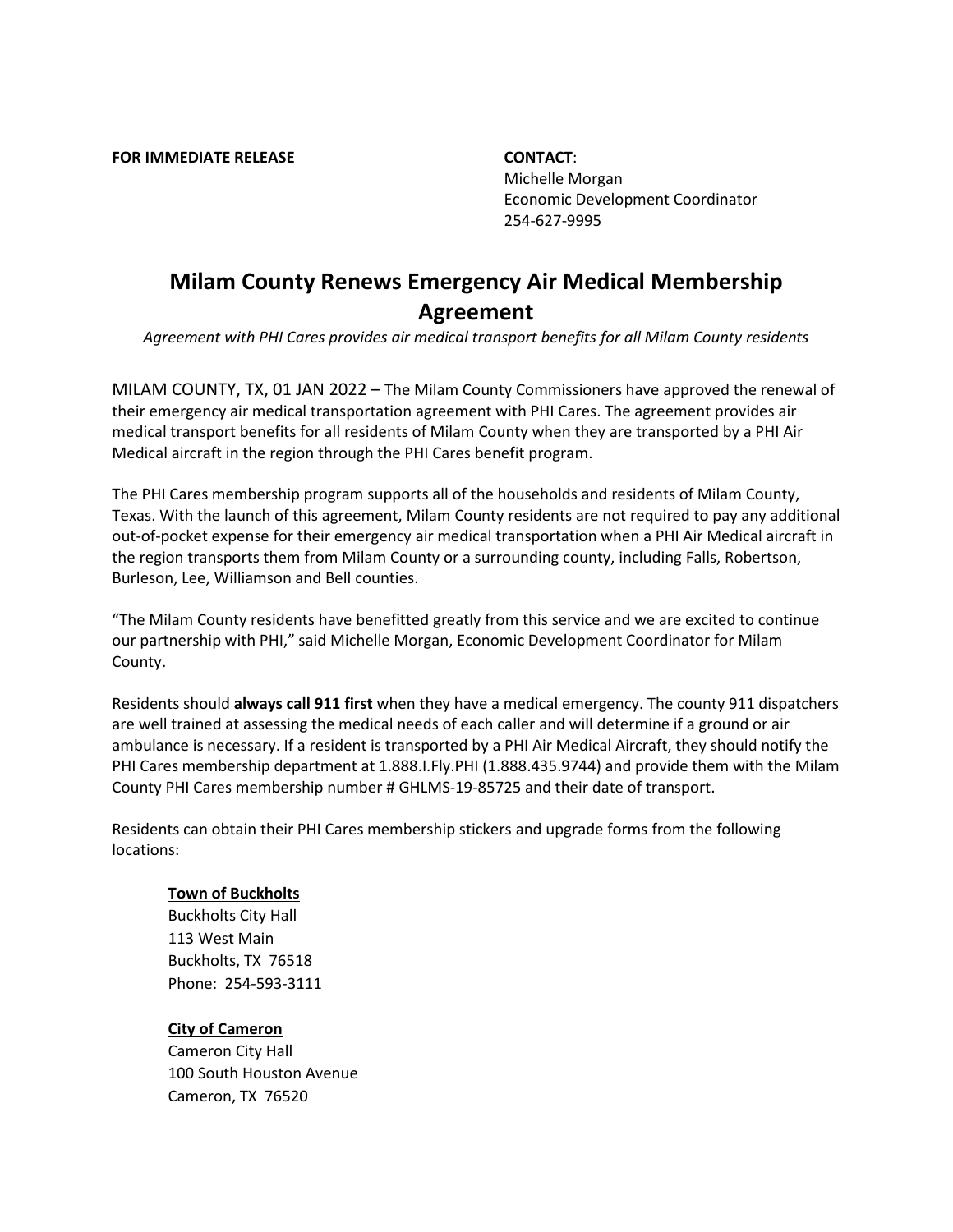Phone: 254-697-6646

## **Community of Gause**

Coats Grocery & Feed 120 East Gause Blvd. Gause, TX 77857 Phone: 979-279-3153

## **City of Rockdale**

Rockdale City Hall 505 West Cameron Ave. Rockdale, TX 76567 Phone: 512-446-2511

## **City of Thorndale**

Thorndale City Hall 105 N. Main Thorndale, TX 76577 Phone: 512-898-2523

## **Milam County Tax Office**

103 South Fannin Cameron, TX 76520 Phone: 254-697-7017

## **Rockdale One Stop-Tax Office**

313 North Main Rockdale, TX 76567 Phone: 512-446-5103

The PHI Cares program, available at over 60 PHI Air Medical bases across the country, is available in other counties and cities near Milam County, including Burleson and Gonzales County, Bastrop and Smithville, Texas. Milam County residents can upgrade their limited county membership benefit coverage to include nationwide PHI Cares coverage by filling out a membership benefit upgrade request form and paying a \$45.00 annual fee. The form to upgrade your county membership to national household coverage can be obtained by downloading the form from the Milam County website at [www.milamcounty.net](http://www.milamcounty.net/) . Residents may also email the PHI Cares membership department at [membership@PHIAirMedical.com](mailto:membership@PHIAirMedical.com) or call 1.888.435.9744 Monday through Friday, 8:00 am to 4:00 pm MST to obtain an upgrade form. Please reference the "Milam County" Membership program when calling or writing.